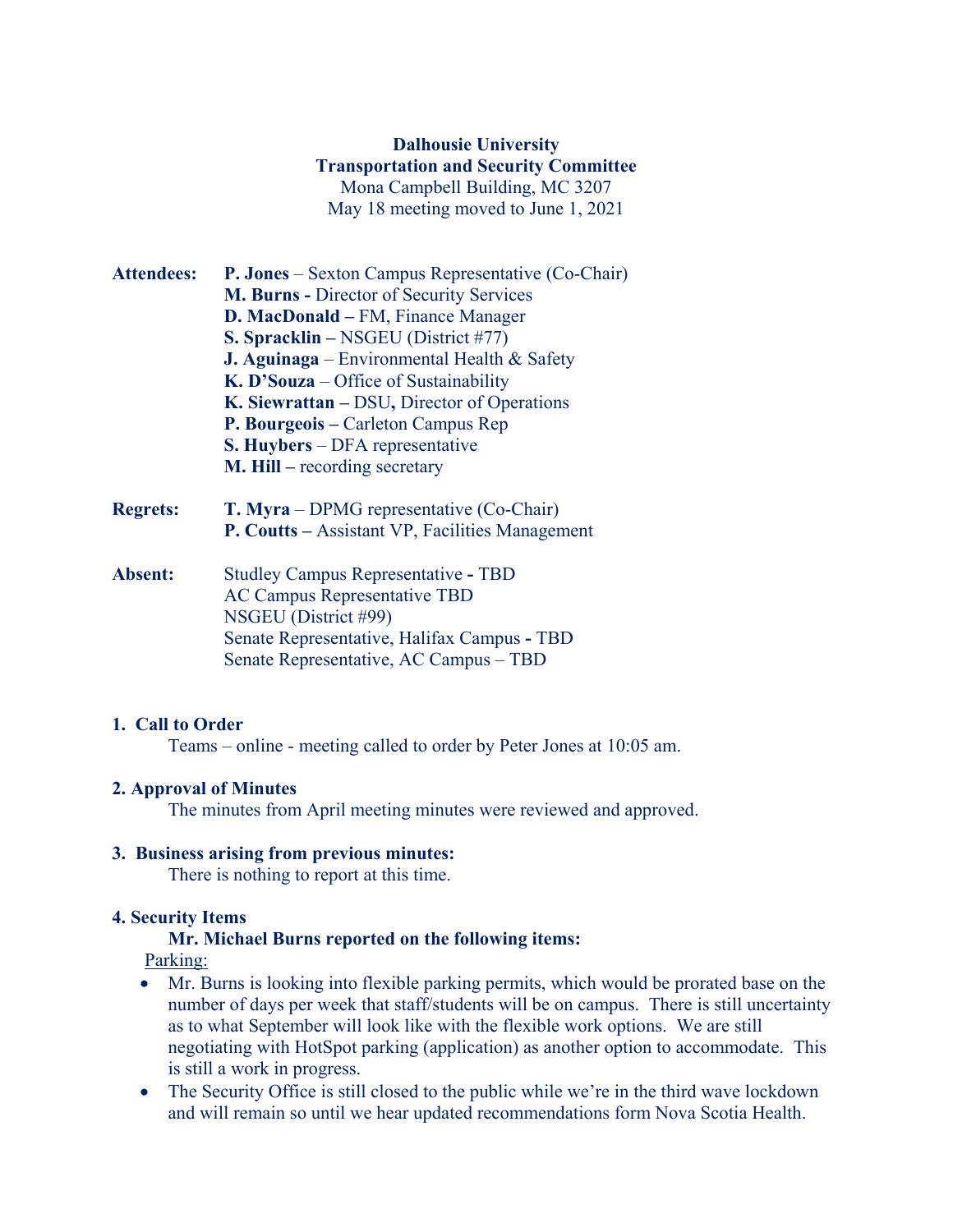• There has been a lot of work along Alumni crescent, resulting in a temporary loss of parking spaces. This is not a concern since students and staff are currently working remotely.

#### Security

- The campus has been relatively quiet. Buildings are still being secured on a 24hr basis and the SUB is currently closed, which had been the only open building. As vaccination rates increase and concerns with community spread decrease, a return to campus may start by mid-July/early August.
- There are 150 students currently living in our residences and the number will grow to around 1,800 in September. This is roughly 500 to 600 below what would be expected pre-COVID. All resident rooms will be single occupancy at this point in time.
- Environmental Health and Safety Office Jerry Aguinaga update: The timeline for reopening of the campus will be the end of July, which is based on the NS Health recommendations driven by primarily by the number of people being vaccinated in the province. The NS Health phase 4 reopening plan is tentatively targeted for late July, whereby we could have a more relaxed approach to safety precautions until Nova Scotia province reach 85% vaccination rates. Therefore, Dalhousie University is encouraging staff/students to return on August  $1<sup>st</sup>$ . The decision will be announced in the next few weeks with a more concrete plan. Once that is announced, we are anticipating a more normal fall/September. There will still be some layers of protection in classrooms, including hand sanitizing, masking and some distancing, if we can't keep people apart. Dalhousie University is providing asymptomatic COVID testing on campus. Staff and students will be encouraged to complete regular testing, which will run Tuesdays and Thursdays for the remainder of the year. Other measures to make sure that everyone on campus is safe include COVID waste water testing, that Dr. Gagnon is leading. For the teaching spaces, ventilation assessments have been completed and updated for all spaces. There are approximately 1,200 spaces across the campus, and some emergency funding was provided to allow required spaces to be upgraded over the summer. Common spaces and offices are being assessed at the moment. Updates will be circulated to Dalhousie University students and staff.

### **5. Transportation**

### **K. D'Souza reported on the following items:**

- The Sustainability Office is gearing up for E-Pass registration. This usually occurs in June, but has been pushed back this year as not everyone is back on campus yet.
- The Sustainability Office will also be promoting the bicycle room, trip planning and bike racks.

### **6. New Business**

New Parking Permit Rate for September 2021-August 2022:

• David MacDonald – Facilities Management Finance Manager presented the parking permit financial statement for fiscal year-end March 31, 2021. The revenue for 2020-2021 fiscal year is down \$1,000,000.00 when compared to last year's numbers. This was expected, but it is also significant due to the unprecedented times we're in. He thanked Mr. M. Mike Burns and his team's efforts to mitigate those loses by saving money in other areas of operations. FM has completed the regular financing payments for Rosina lot, CSB parkade,